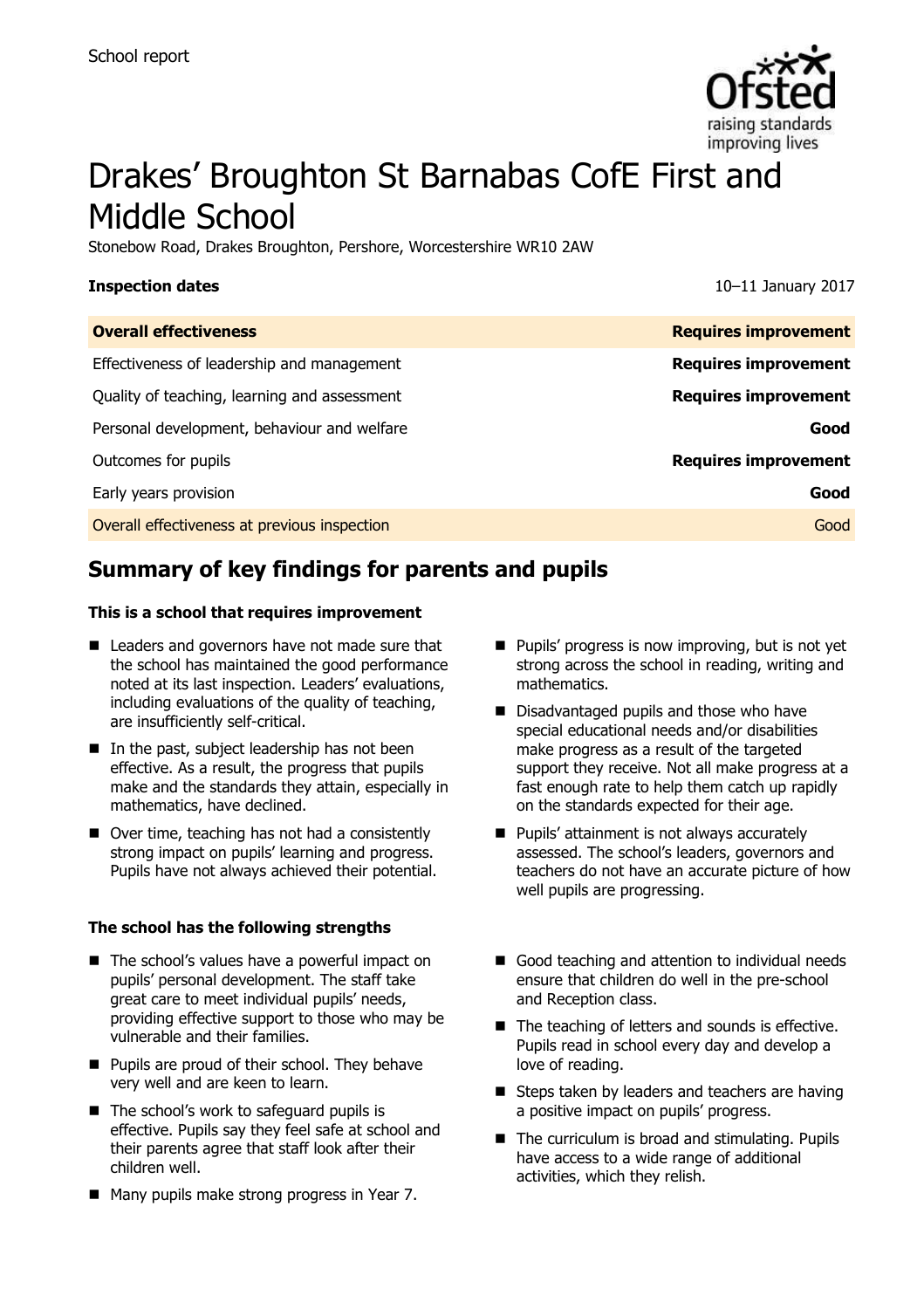

# **Full report**

### **What does the school need to do to improve further?**

- Senior and subject leaders and governors must continue to take decisive action to deal with weaknesses and make sure that the school's effectiveness improves rapidly. They should:
	- check teaching and learning rigorously to make sure that any weaknesses in teachers' subject knowledge or expertise and gaps in pupils' learning are identified
	- provide additional support for those teachers who need it to enable them to teach effectively and skilfully, especially in mathematics
	- provide support for teachers so that they are able to assess pupils' attainment accurately and confidently
	- make sure that assessment information presented to the governing body is accurate and that key messages are highlighted
	- make sure that evaluations of the school's performance are sharp and self-critical, and take full account of the impact of all aspects of the school's work on pupils' learning.
- Improve pupils' progress across the school and raise their attainment, by:
	- supporting teachers to use accurate assessments of what pupils know and can do to ensure that tasks are pitched at the right levels to move pupils on
	- making sure that topics in mathematics are taught in sufficient depth, so that pupils develop a secure understanding before they move on
	- continuing the strategies already started to improve pupils' swift recall of number facts and to strengthen their ability to reason and solve problems
	- making sure that teachers make clear to pupils exactly what they are learning in lessons, as well as what they will do
	- further boost the progress of pupils who have special educational needs and/or disabilities by fully measuring and evaluating the impact of interventions to gauge their effectiveness and adapt them where necessary
	- reviewing and adapting where necessary the strategies used to support disadvantaged pupils so that their progress accelerates and that the difference between their attainment and that of others reduces further.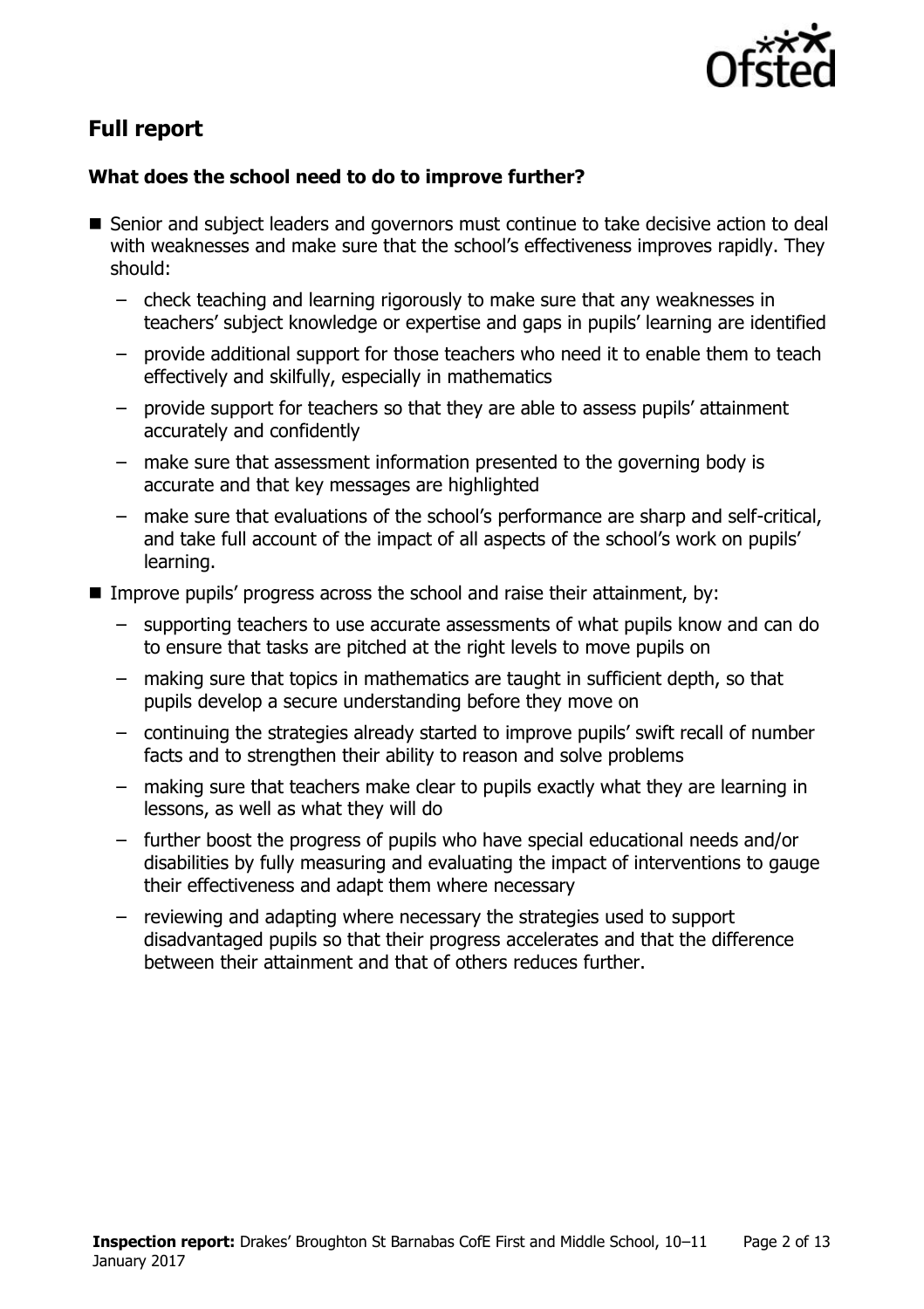

# **Inspection judgements**

### **Effectiveness of leadership and management Requires improvement**

- Leaders and governors have not made sure that the school has maintained the good performance noted at the last inspection. Leaders were slow to take action to stem the decline in pupils' outcomes, particularly in mathematics. Urgent action is now being taken to deal with weaknesses in teaching and gaps in pupils' knowledge and understanding. Pupils' progress is improving as a result, but there is still some way to go before their achievement is consistently good in all key stages.
- Leaders' evaluations of aspects of the school's work are insufficiently self-critical and do not take pupils' outcomes fully into account. In contrast, plans for improvement make crystal clear the need to boost pupils' progress and raise their attainment.
- Leaders have not made sure that all teachers are confident in their use of the school's system for assessing attainment and tracking progress. They believe that some teachers are cautious and others generous. This means that the information presented to governors is not an accurate reflection of how well pupils are doing. In addition, the information is not analysed to highlight key messages for governors.
- The school's leaders plan to work with other schools to moderate assessments. They are also working with feeder first schools to introduce standardised tests before pupils transfer, to help set a secure baseline from which to measure progress.
- In the past, subject leadership has not been effective, particularly in mathematics. Weaknesses in practice were not fully acknowledged. This is changing. The subject leaders for English and the newly appointed leader of mathematics are enthusiastically driving improvement. They have introduced strategies to accelerate pupils' progress and to measure the impact. Pupils now take standardised tests that check their attainment in reading and mathematics and that can be compared against teachers' assessments.
- **Procedures for managing teachers' performance are not fully effective. Last year,** teachers were set targets for the amount of progress their pupils were expected to make. However, the targets were unrealistic and were not met. Leaders undertake a range of activities to check aspects of teaching and pupils' learning, but do not probe deeply enough to find out exactly why pupils' progress is not consistently good. Coaching and support are given to the small number of teachers who need them. Teachers appreciate the opportunities they have for professional development.
- The spending of pupil premium funding is carefully organised and responsive to the factors that may be hindering pupils' learning. This has a beneficial impact and means that disadvantaged pupils are included in all aspects of school life. Where necessary, pupils receive targeted support. As a result, their progress improves, but not all are making the swift progress that is needed to catch up with the standards expected for their age.
- The spending of special educational needs funding is also carefully targeted and largely effective. Pupils make steady progress as a result of planned interventions, but not at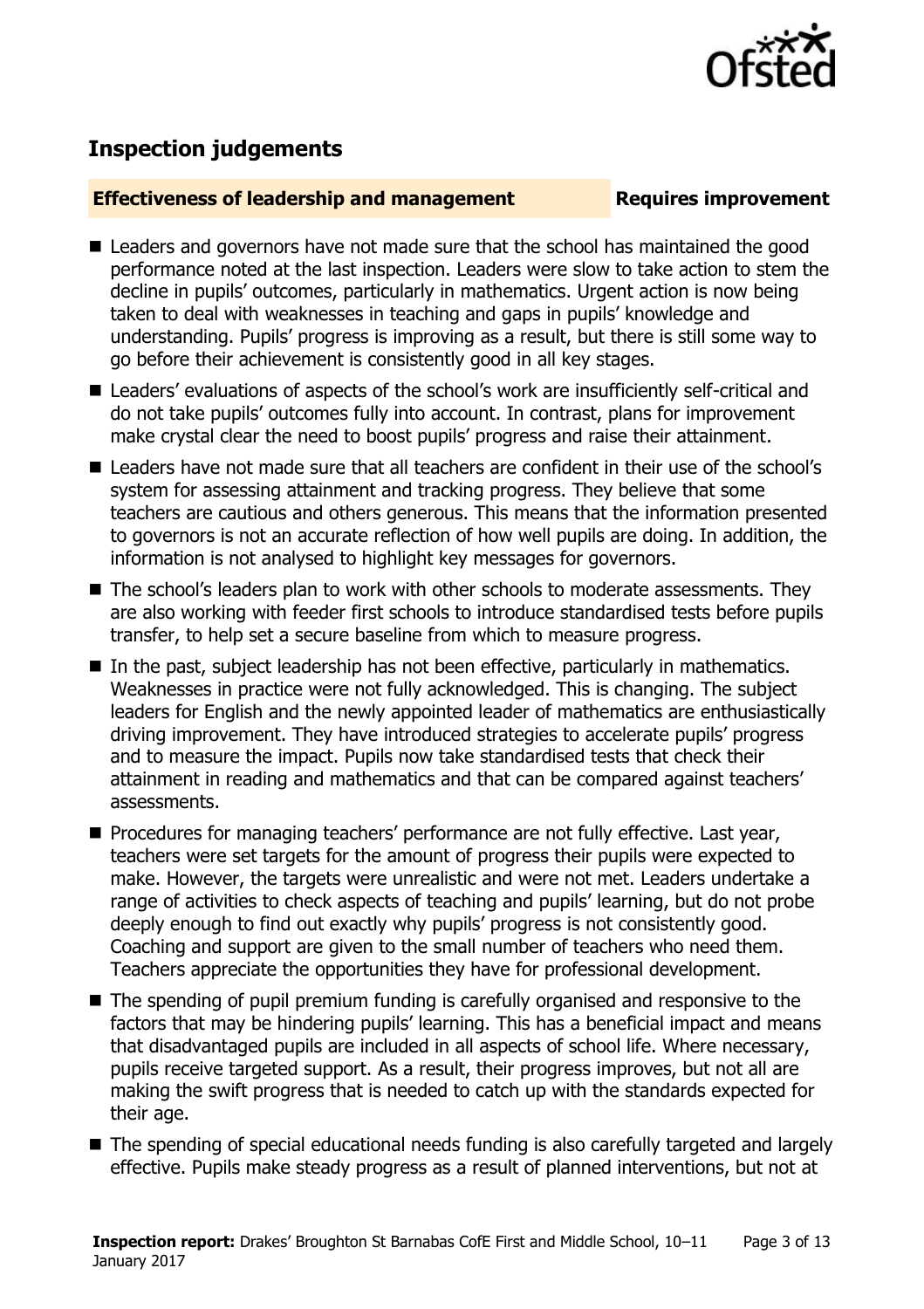

the rate that is needed to help raise their attainment quickly.

- The primary sports funding is spent effectively. Participation rates in sports and afterschool activities are high. The Year 7 catch-up funding is also spent well and has a beneficial impact on pupils' progress and attainment.
- Leaders and governors have established an inclusive and supportive ethos in school, where each pupil's talents, aptitudes and needs are recognised, nurtured and celebrated. The school's core values underpin all aspects of school life. They have a powerful impact on pupils' personal development and their growth as individuals.
- The school's 'creative curriculum' has a positive impact on pupils' learning and on their personal development. It links subjects together imaginatively and enables pupils to study interesting topics in depth. Teachers plan 'wow' days that introduce the topics in a stimulating way and which allow them to check pupils' prior knowledge. The curriculum strongly promotes the school's values and pupils' spiritual, moral, social and cultural development. Pupils learn about the need for respect for others, tolerance, thoughtfulness, the need to make a positive contribution and to see things from different viewpoints. Displays around the school illustrate this clearly, for example pupils' responses to the question 'where is God?' showed that many had thought deeply about the question. Pupils leave school well prepared for life in modern Britain.
- The curriculum is enriched by an extensive range of additional activities such as residential experiences, including one to France, and visits linked to topic work. The school offers a wide range of after-school activities, including sports and support with homework, as well as the breakfast and after-school club. Participation rates are high.

### **Governance of the school**

- Governance requires improvement.
- Governors have not challenged the school's leaders sufficiently strongly over the decline in pupils' outcomes, not only in national tests but across the school. Governors share leaders' ambitions for the school and fully support its values and ethos. They take a keen and close interest in all aspects of the school's work. Minutes of their meetings show that they hold leaders to account and ask questions about the information that they are given. They know the school's areas of strength and what needs further work, acknowledging the need for pupils to make better progress.
- The governing body checks carefully on the spending of additional funding, especially the pupil premium, and understands the impact of spending decisions. Governors also make sure that any safeguarding issues and health and safety matters are reported and discussed at every meeting. They understand how teachers' performance is assessed and rewarded.

### **Safeguarding**

- $\blacksquare$  The arrangements for safeguarding are effective.
- The school's leaders take great care to make sure that pupils' welfare and well-being are at the heart of what they do. They have ensured that all staff are provided with regular training and updates on all aspects of safeguarding and child protection, including aspects such as radicalisation and child sexual exploitation. Staff understand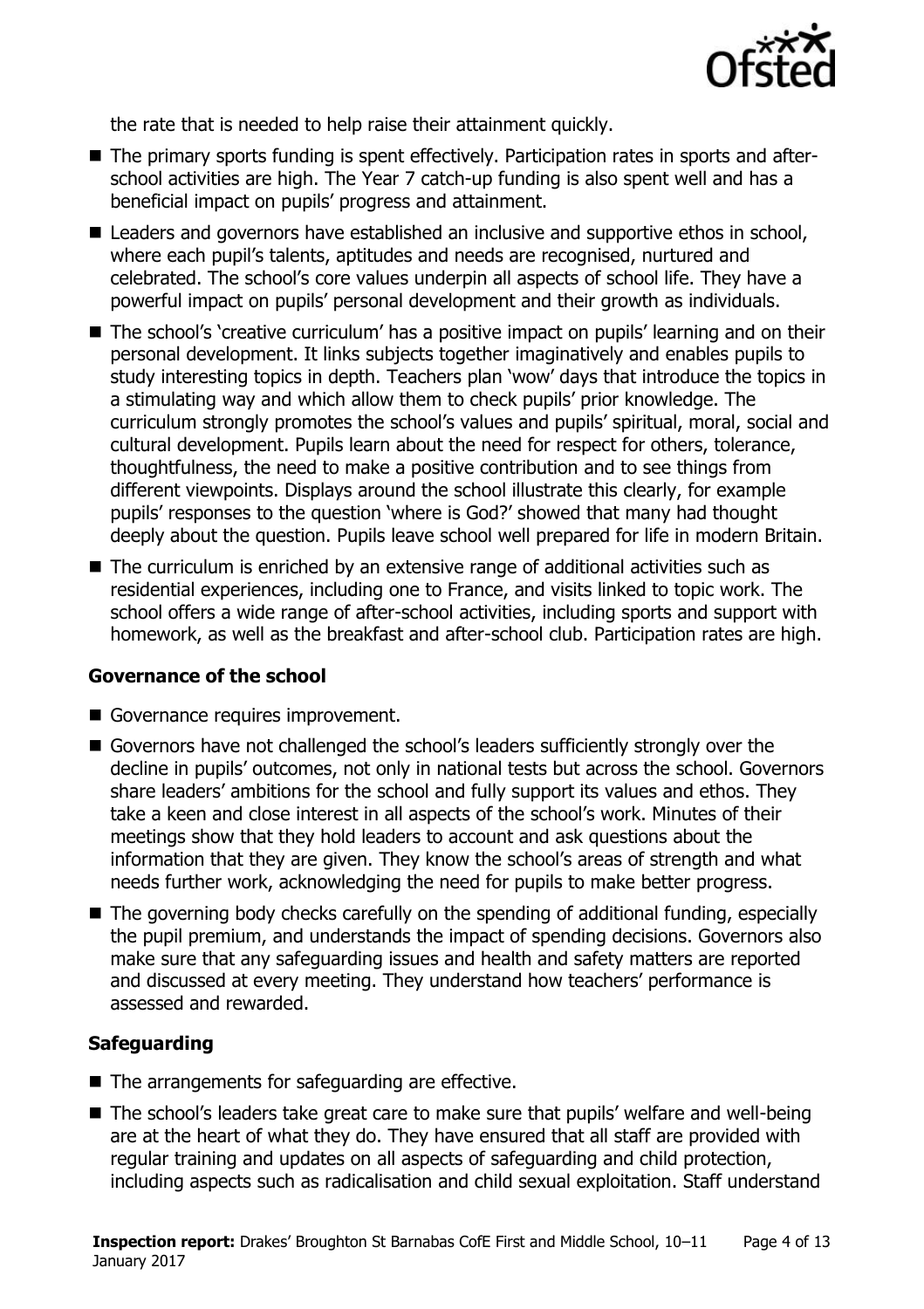

the need to be vigilant and they are expected to report any concerns, however small. Staff know the pupils well, including those who are potentially vulnerable, and work effectively with pupils, their families and external agencies to make sure that needs are met and that pupils are able to thrive and learn. Records are meticulously kept. The school makes careful checks to be sure that everyone who works in the school is a suitable person to work with children.

**Pupils are taught how to keep themselves safe through lessons that deal with specific** topics and assemblies. Particular attention is given to e-safety. Pupils say that they feel safe in school and they know who to talk to should they be worried about anything. Parents raised no concerns about the school's work to keep their children safe.

### **Quality of teaching, learning and assessment Figures improvement**

- Over time, teaching has not had a consistently strong impact on pupils' learning and progress. Progress in different year groups and in different subjects has been and remains variable.
- The impact of variations in teaching shows most clearly in pupils' achievement in mathematics. Until recently, pupils' progress in mathematics was slow and not all pupils attained the standards of which they are capable. This was largely because pupils had not been taught to solve problems confidently, and teachers had not ensured that their recall of number facts such as times tables was swift and assured. Current tests and assessments are highlighting where pupils either have not been taught what they should have been, or have not been taught in sufficient depth and have forgotten.
- Sometimes, the teaching of mathematics lacks precision. In these instances, teachers are clear about what they want the pupils to do, but are not as specific about what they intend the pupils to learn. In addition, pupils continue to repeat mistakes when misconceptions are not spotted quickly.
- Weaknesses in the teaching of mathematics are being tackled with urgency, and the impact is beginning to show. Guidance and support are being provided for teachers and this is having a positive effect on their teaching.
- Not all teachers are confident users of the school's assessment system. Leaders believe that some teachers have erred on the side of caution when making assessments, and that others may have been generous. This means that information about pupils' progress is not reliable and not an effective indicator of what pupils know and what they need to do next. As such, it is not as helpful to teachers as it should be. Subject leaders are providing support and guidance to individual teachers to help make sure that assessments are accurate in future.
- Sometimes, teaching assistants stand back and watch while the teacher addresses the whole class. Their skills in promoting learning are under-used on these occasions.
- Teachers plan stimulating and exciting activities to introduce new topics across the wider curriculum. These capture pupils' imaginations and make them want to find out more. Pupils confidently use tablet computers in many lessons to help them with research.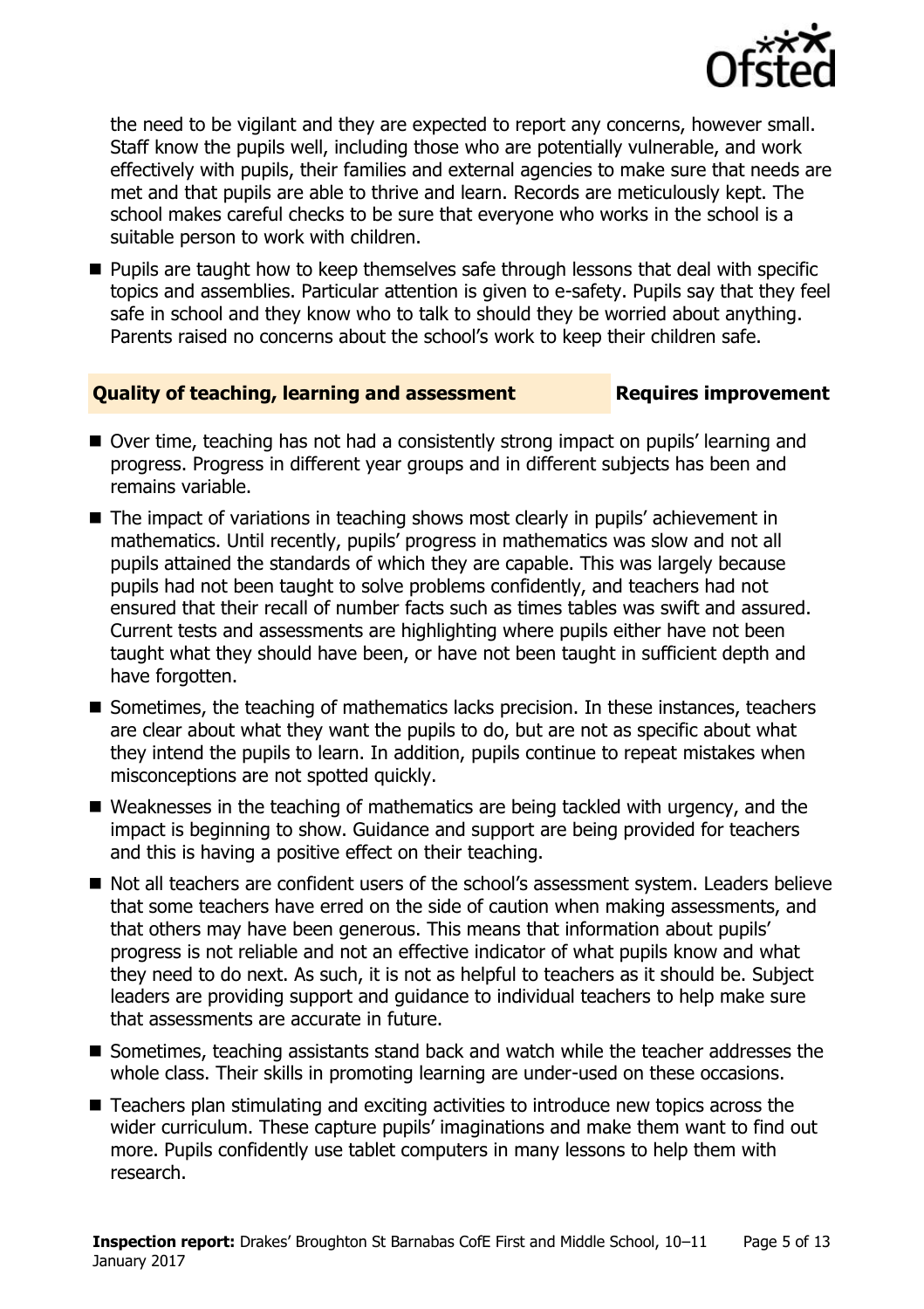

- There is a positive and supportive climate for learning in classrooms. Pupils are eager to learn and show interest and enthusiasm across a wide range of topics and activities. Their positive attitudes make a strong contribution to their learning. Pupils work willingly in pairs and groups and support one another. They generally persevere with tasks, even if they are not fully clear about what they are doing. Occasionally, pupils' concentration slips, but they do not interfere with the learning of others.
- Relationships between teachers, teaching assistants and pupils are mutually respectful and supportive. Teachers have high expectations of how pupils should behave and respond in lessons. They know individual pupils well. Teachers make sure that pupils understand that mistakes and misconceptions are an important part of learning. This means that pupils are not afraid to venture their ideas and opinions. Teachers allow pupils time to think and to express their ideas.
- **Pupils present their work neatly and take pride in it. Work in their books shows that** their progress is improving.

### **Personal development, behaviour and welfare Good**

### **Personal development and welfare**

- The school's work to promote pupils' personal development and welfare is outstanding.
- **Staff at all levels know the pupils and their circumstances very well. They put pupils'** well-being at the centre of all that they do. They work closely with parents and other agencies to make sure that pupils' needs are met and their welfare promoted. Several parents mentioned how much they valued the support and attention that are given to children and families during times of difficulty or stress. There is a strong focus on developing pupils' confidence and resilience and supporting their mental health and well-being.
- The school's core values have a powerful impact on pupils' personal development. Pupils learn how to put the values into practice in their everyday lives and try their best to live up to them. During this inspection, a group of pupils discussed 'truthfulness', debating whether it is ever acceptable to tell a lie. They made mature and thoughtful contributions to the discussion, showing empathy with the feelings of others.
- **Pupils have many opportunities to take responsibility and to develop leadership skills.** Many pupils have roles on committees and take the lead in recycling and in promoting the school's values, as well as serving as school council members. Pupils act as librarians and play leaders and operate the sound system in assemblies.
- In discussion, one pupil said `This is a sporty school.' There is an extensive range of clubs and activities that encourage pupils to lead healthy lifestyles and to take part in competitions. Their success shows in the number of cups and trophies on display in the entrance hall. The school also nurtures other talents and interests that pupils may have, for example in writing, art or music, and takes steps to raise pupils' aspirations in whatever activity they undertake. Several parents mentioned the recent 'pop-up' art gallery, praising the standard of pupils' work.
- **Pupils are taught about the risks they may face in their lives, and especially when using** the internet. Pupils have a strong understanding of how to keep themselves safe, and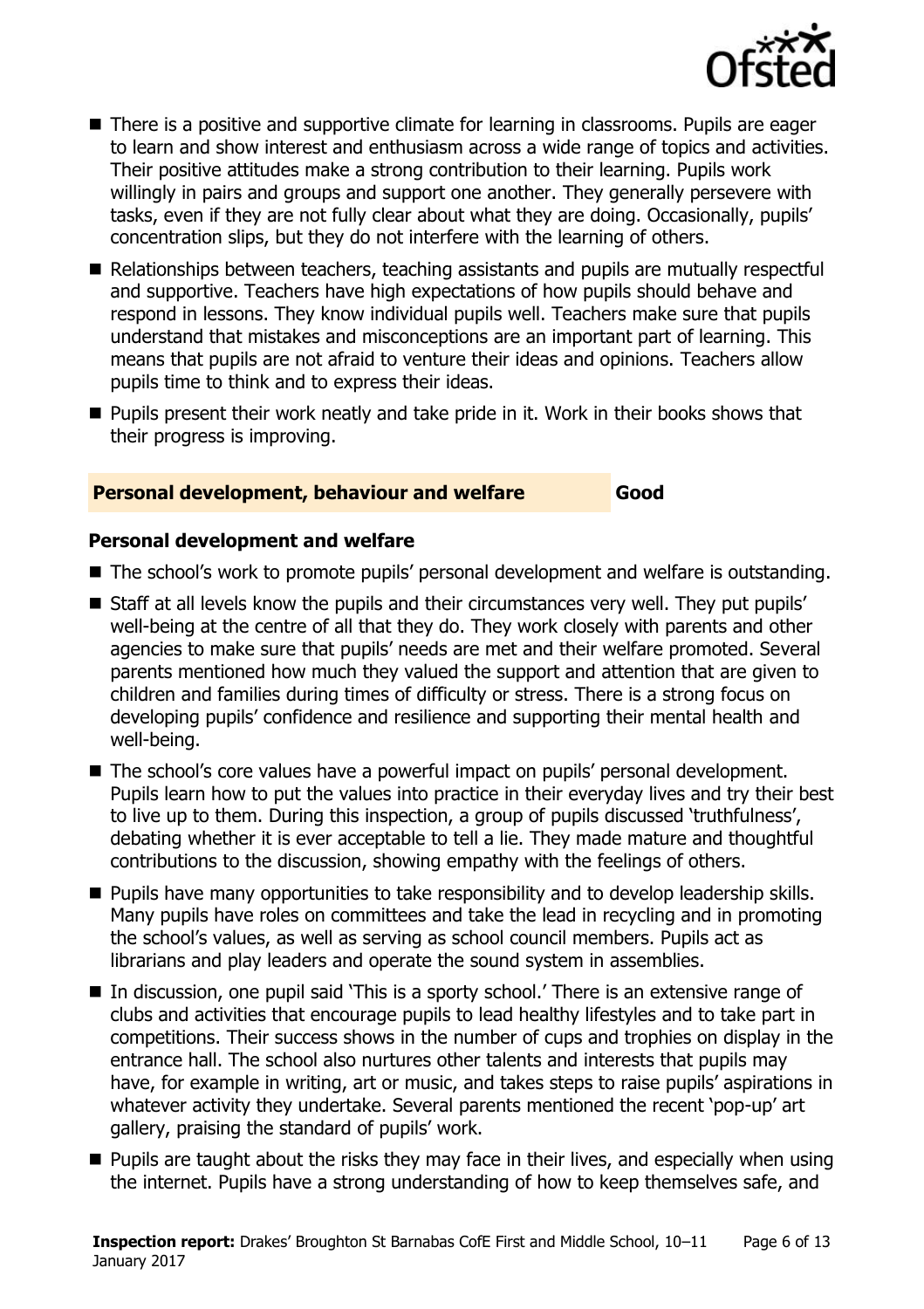

say that they feel safe at school. Parents agree that pupils are kept safe and are well looked after.

- **Pupils say that bullying is a very rare occurrence. They are aware of the different forms** that bullying can take. The school's values teach them about the need to respect one another and to accept and celebrate difference. The headteacher and senior staff make sure to discuss any issues that arise about safety and welfare in assemblies, so that all pupils hear the same message and concerns are nipped in the bud.
- The breakfast club gives pupils a calm and sociable start to the day. Pupils who attend enjoy having breakfast at school and say that they appreciate the support they can have with their homework, should they need it.

### **Behaviour**

- $\blacksquare$  The behaviour of pupils is good.
- Staff expect pupils to behave well in lessons and around the school but also trust them to do so. Pupils respond well to this. At breaktimes, for example, pupils can choose to use the school's library for reading and quiet activities. Many do so and read to themselves or play quietly, with the minimum of supervision.
- The school does not have a set of rules or consequences but expects every child to live up to the core values. The fact that there have been no recorded instances of unacceptable behaviour this school year is testament to the success of this policy. Pupils say that there are occasional minor disagreements, but that they would not go home without making sure that everyone was friends again.
- Last year, the behaviour of a very small number of pupils became challenging. This was dealt with swiftly and effectively and there have been no recurrences.
- Current attendance figures are in line with what is seen nationally. Last year, the proportion of disadvantaged pupils who were away from school too often was greater than average. This was largely due to illness and exceptional circumstances. The attendance of disadvantaged pupils this year matches that of other pupils.

### **Outcomes for pupils Requires improvement**

- The school's assessments show that pupils are not making consistently strong progress in reading, writing and mathematics. Pupils make faster progress in some year groups than others. The assessments also show that in some year groups the proportions of pupils who are predicted to reach the standard expected for their age by the end of this school year are lower than in others, particularly in writing and mathematics.
- The progress of disadvantaged pupils is not substantially different from that of others in the school, and this group of pupils sometimes makes faster progress than others. However, their progress is not sufficiently strong enough to enable them to catch up rapidly with the standards that are expected for their age and to reduce the difference between their attainment and that of non-disadvantaged pupils nationally.
- **Pupils who have special educational needs and/or disabilities make progress as a result** of interventions tailored to their particular needs and the support they receive in class.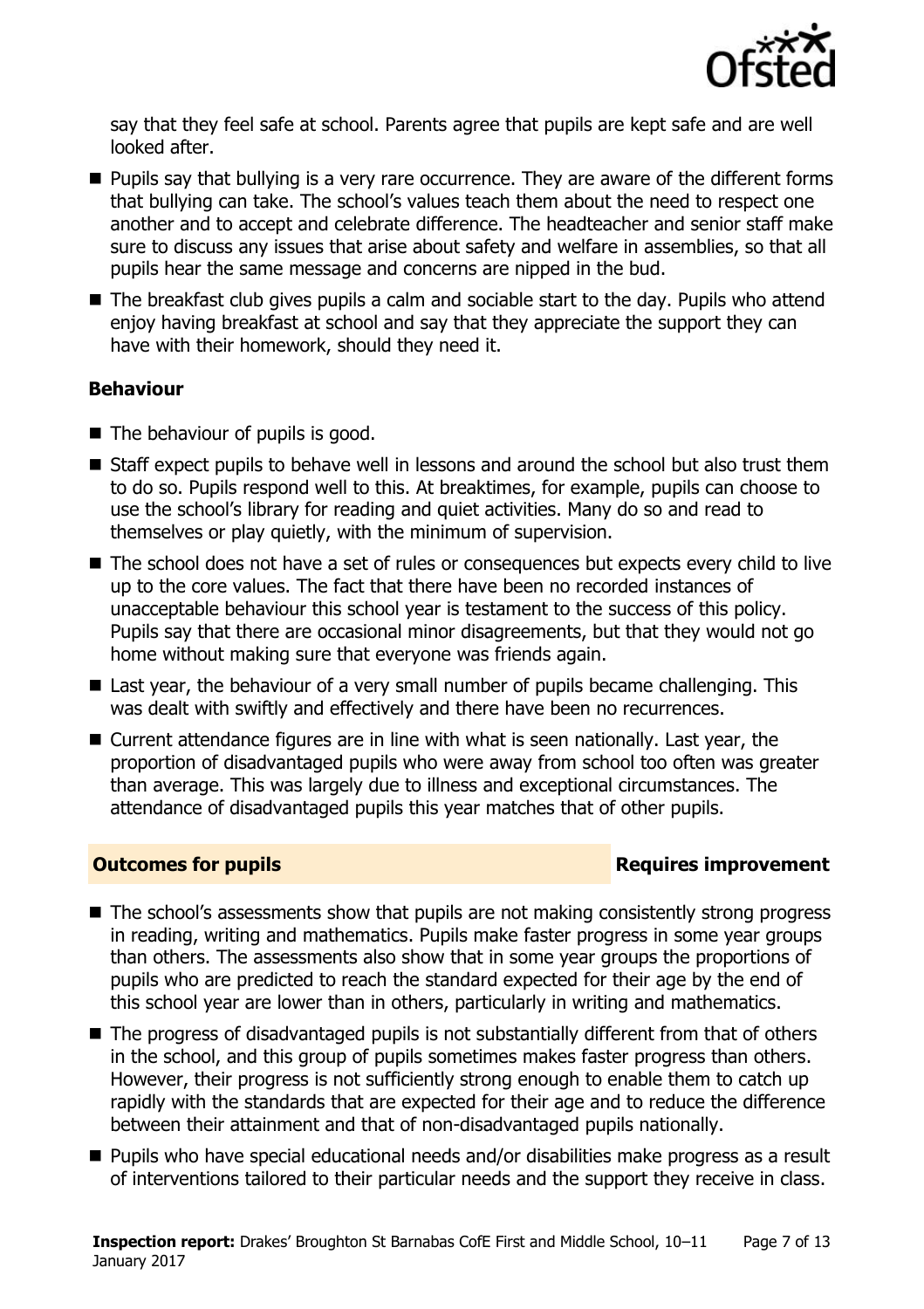

The school's assessments of their progress over time show that the rate of progress varies and that not all are moving forward quickly enough to enable them to catch up with the standards expected for their age.

- Pupils whose prior attainment is high, including those who are disadvantaged, largely build well on this. For example, in last year's national tests and assessments, the progress of higher-attaining disadvantaged pupils in reading was in the top 10% nationally.
- Overall, the proportion of pupils who attained the expected standard in all three of reading, writing and mathematics was smaller than that seen nationally in the national tests and assessments in 2016. This was mainly due to the slower progress made by the large group of pupils of middle prior attainment, including those who were disadvantaged, in mathematics. This had an adverse impact on their attainment.
- These pupils are currently in Year 7. The school is using additional catch-up funding and its own resources to good effect and is making sure that those pupils whose progress was slower make up ground rapidly so that they leave school well prepared for the next steps at high school. The school's evaluation of the use of funding shows that most of the pupils in last year's Year 7 who needed to catch up did so and reached the expected standard.
- The school's leaders have taken steps to boost pupils' progress in mathematics. This is having a positive impact. The results of standardised tests taken recently by pupils in Year 5, for example, show that there has been a marked increase in the number of pupils on track to reach the standards expected for their age by the end of the year.
- At the end of Year 2 last year, the proportions of pupils who attained the standard expected for their age was a little below the national figures in reading, writing and mathematics. Not all of the pupils built well on their attainment at the age of five. The school's leaders judge that the assessments were overly cautious and not a true reflection of the pupils' capabilities. Work in pupils' books currently does not indicate substantial underachievement for this year group.
- **Pupils did well in last year's phonics check at the end of Year 1. Almost all pupils,** including every disadvantaged pupil, reached the expected standard. Pupils attain more highly in reading than in writing and mathematics across the school, reflecting the school's emphasis on this subject and pupils' love of reading.
- **Pupils achieve well in other subjects of the curriculum such as history, science, music,** physical education and art. The way topics are organised and taught enables pupils to explore ideas and deepen their knowledge and understanding.

### **Early years provision Good Good**

■ The early years provision is well led. The pre-school staff and Reception staff work closely and successfully together. The early years leader has provided good support for pre-school staff. They now use the same systems for observing and recording children's learning and for sharing information with parents. Reception staff spend time in the pre-school so that children get to know them. These arrangements make sure that the transition from pre-school to school at the age of four is smooth and causes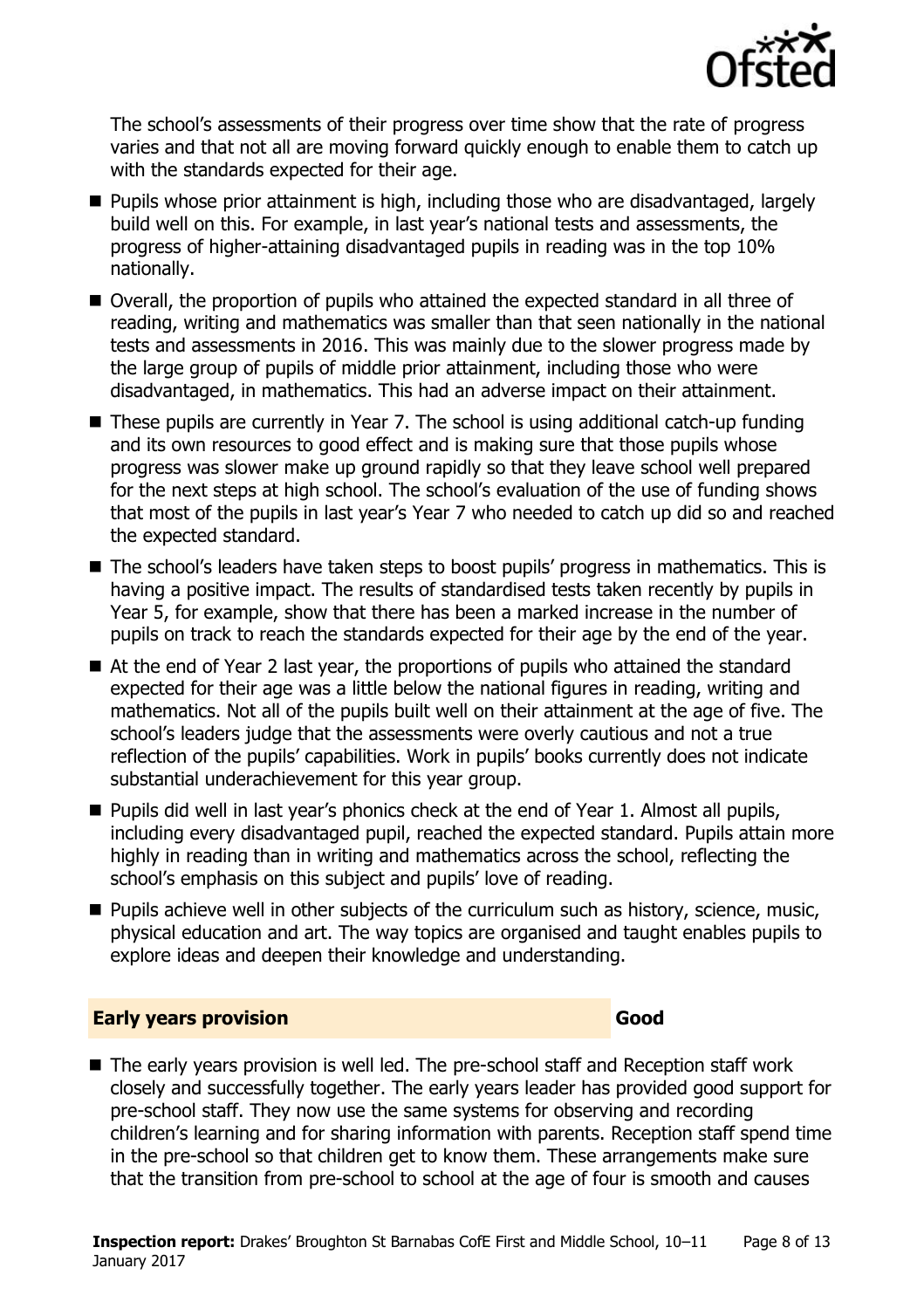

no disruption to children's learning.

- Staff in pre-school have a good understanding of the particular needs and dispositions of the two-year-olds who attend. They form warm and supportive relationships with them and liaise closely with their families. As a result, the youngest children in the preschool are settled and happy, ready to explore and to learn. They respond well to regular routines such as snack time where they learn to be sociable and begin to do things for themselves, for example helping themselves to their snack and putting their cup away when finished.
- Staff in both pre-school and Reception work well with parents and with external agencies such as speech and language therapists to make sure that children's needs are met. Parents are encouraged to share information about their child's learning and progress at home.
- Children start in the Reception class with skills, knowledge and understanding that are largely typical for their age. Across the early years, children make good progress as a result of teaching that is responsive to their interests and alert to the next steps that they need to take. Staff observe children as they engage in activities and record what they can do and how they like to learn. They use this knowledge to plan activities that will move children on. In both pre-school and Reception, staff make sure that children have scope to make choices and follow their own ideas both indoors and outside, as well as providing specific 'focused' activities led by adults.
- The proportion of children who reach a good level of development has increased for the past three years and is now above national and local figures. Children are well prepared to start Year 1. Early years premium funding is used effectively to support the progress of disadvantaged children. Although these children make strong progress from their starting points, the proportion that attain a good level of development is smaller than that of others.
- Children behave well and are interested in other people and the world around them. They try hard with things they find challenging, for example persevering with a complex jigsaw puzzle until finished. Many children are keen to talk about what they are doing and finding out, and do so with confidence. During this inspection, children in Reception were helping to make a dinosaur den and were drawing and writing about different types of dinosaur. They were not discouraged when trying to write words such as 'pterodactyl' and their attempts were phonetically plausible.
- Staff understand and follow the school's procedures for safeguarding children and are quick to report any concerns. They make sure that the environment is safe and that children are safe and well supervised, but they allow children the scope to explore and experience things at first hand. The school's 'forest school' area is used and enjoyed by all of the children in pre-school and Reception, for example. Parents raised no concerns about their children's safety or welfare. Statutory welfare requirements are met.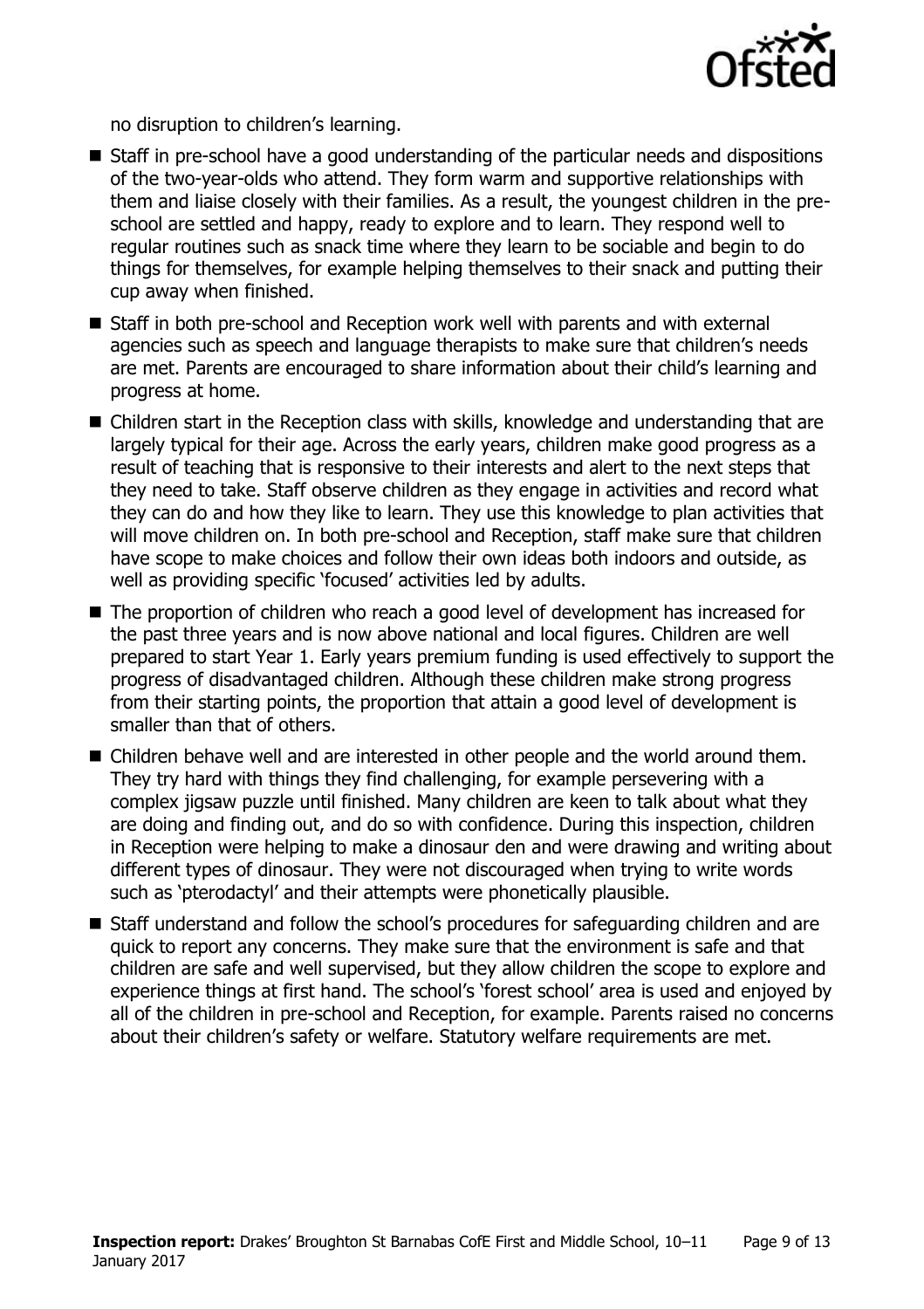

# **School details**

| Unique reference number | 116862         |
|-------------------------|----------------|
| Local authority         | Worcestershire |
| Inspection number       | 10025210       |

This inspection was carried out under section 8 of the Education Act 2005. The inspection was also deemed a section 5 inspection under the same Act.

| Type of school                      | First and middle deemed primary            |
|-------------------------------------|--------------------------------------------|
| School category                     | Voluntary controlled                       |
| Age range of pupils                 | 4 to 12                                    |
| <b>Gender of pupils</b>             | Mixed                                      |
| Number of pupils on the school roll | 337                                        |
| Appropriate authority               | The governing body                         |
| Chair                               | <b>Melanie Sutton</b>                      |
| <b>Headteacher</b>                  | Paul Kilgallon                             |
| Telephone number                    | 01905 840366                               |
| Website                             | www.st-barnabasfirstmiddle.worcs.sch.uk    |
| <b>Email address</b>                | office@st-barnabasfirstmiddle.worcs.sch.uk |
| Date of previous inspection         | 7-8 February 2013                          |

### **Information about this school**

- St Barnabas is larger than the average primary school. There is one class in each year group from Reception through to Year 4. At the start of Year 5, a substantial number of pupils join the school from local first schools. Currently, there are three classes in each of Years 5, 6 and 7.
- $\blacksquare$  Since the school was last inspected, the governing body has taken over the management of the pre-school provision and a breakfast and after-school club that share the school building. The pre-school takes children from two to four years of age.
- The proportion of disadvantaged pupils is smaller than the national average. The proportion of pupils who have special educational needs and/or disabilities for whom the school provides support is in line with that seen nationally.
- The school meets requirements on the publication of specified information on its website.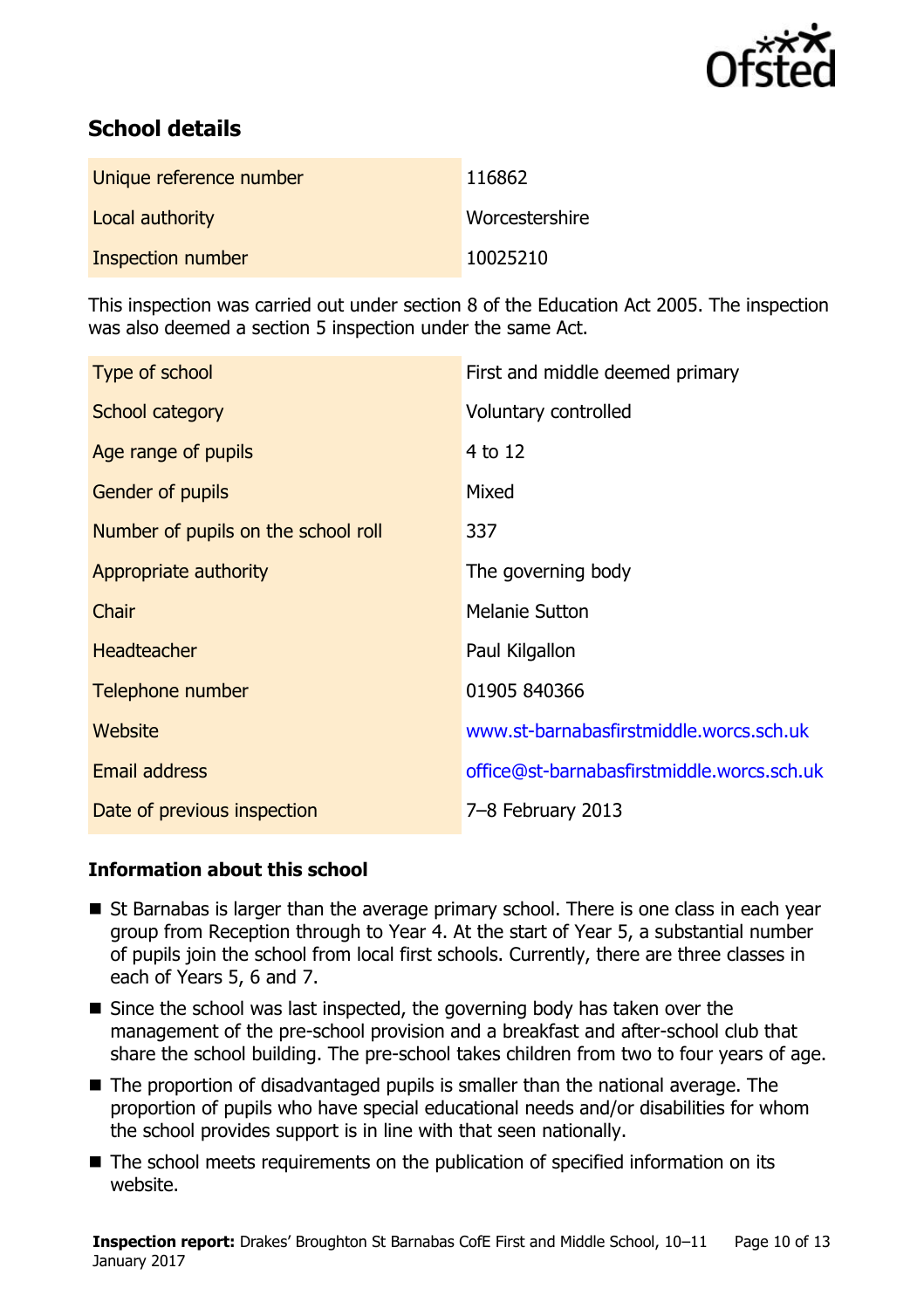

- The validated results of tests and assessments undertaken by pupils at the end of Year 6 in 2015 met the government's minimum expectation for attainment and progress (the floor standard).
- $\blacksquare$  The school does not use alternative provision for any of its pupils.
- The school is in the process of joining a multi-academy trust under the auspices of the Diocese of Worcester.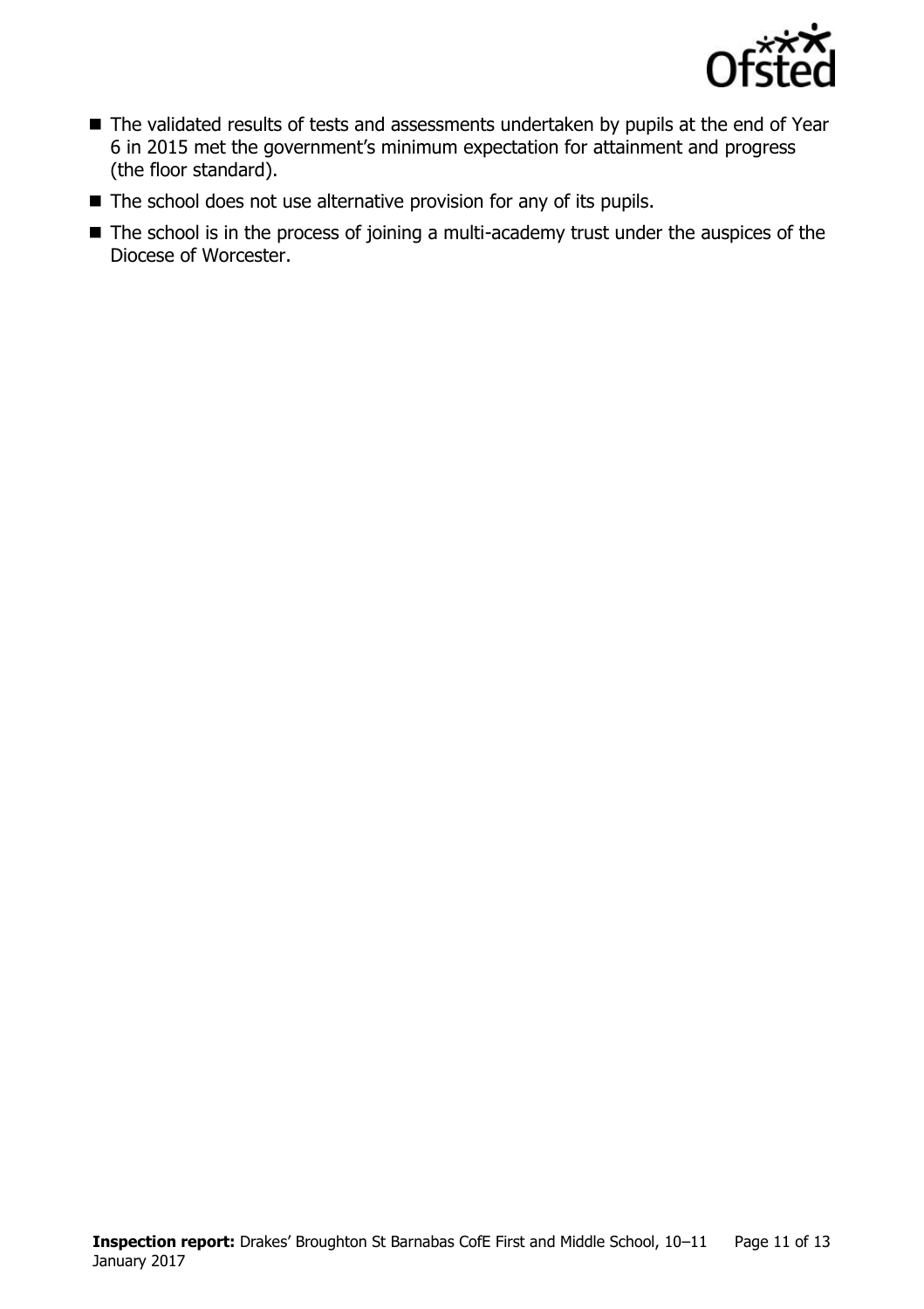

## **Information about this inspection**

- The inspection team observed teaching and learning in classes in all key stages and in the pre-school. For many of these observations they were accompanied by a member of the senior leadership team. Inspectors looked at pupils' work in their books and on displays. They spoke informally to pupils about the work they were doing. Inspectors attended assemblies. They also observed and spoke to the pupils at break and lunchtimes and at breakfast club.
- Inspectors met with senior and subject leaders to discuss aspects of the school's work and arrangements for safeguarding pupils. The lead inspector met with the chair and two other members of the governing body, and spoke to a representative of the local authority by telephone. An inspector met with a group of pupils drawn from the school's three pupil committees and the wider school population.
- The inspection team looked at a wide range of documents including the school's selfevaluation and plans for improvement; minutes of meetings of the governing body; records of monitoring and evaluation activities and the performance management of teachers; assessment information; and records relating to safeguarding and child protection. The lead inspector took account of information on the school's website.
- The inspectors took account of the views of 106 pupils and 26 staff members as expressed in the online questionnaires they completed, the views of 49 parents expressed on Ofsted's Parent View questionnaire and the results of surveys of parents' opinions conducted by the school.

### **Inspection team**

| Linda McGill, lead inspector | Her Majesty's Inspector |
|------------------------------|-------------------------|
| Rowena Green                 | <b>Ofsted Inspector</b> |
| <b>Marie Conway</b>          | <b>Ofsted Inspector</b> |
| Karen O'Keefe                | Ofsted Inspector        |